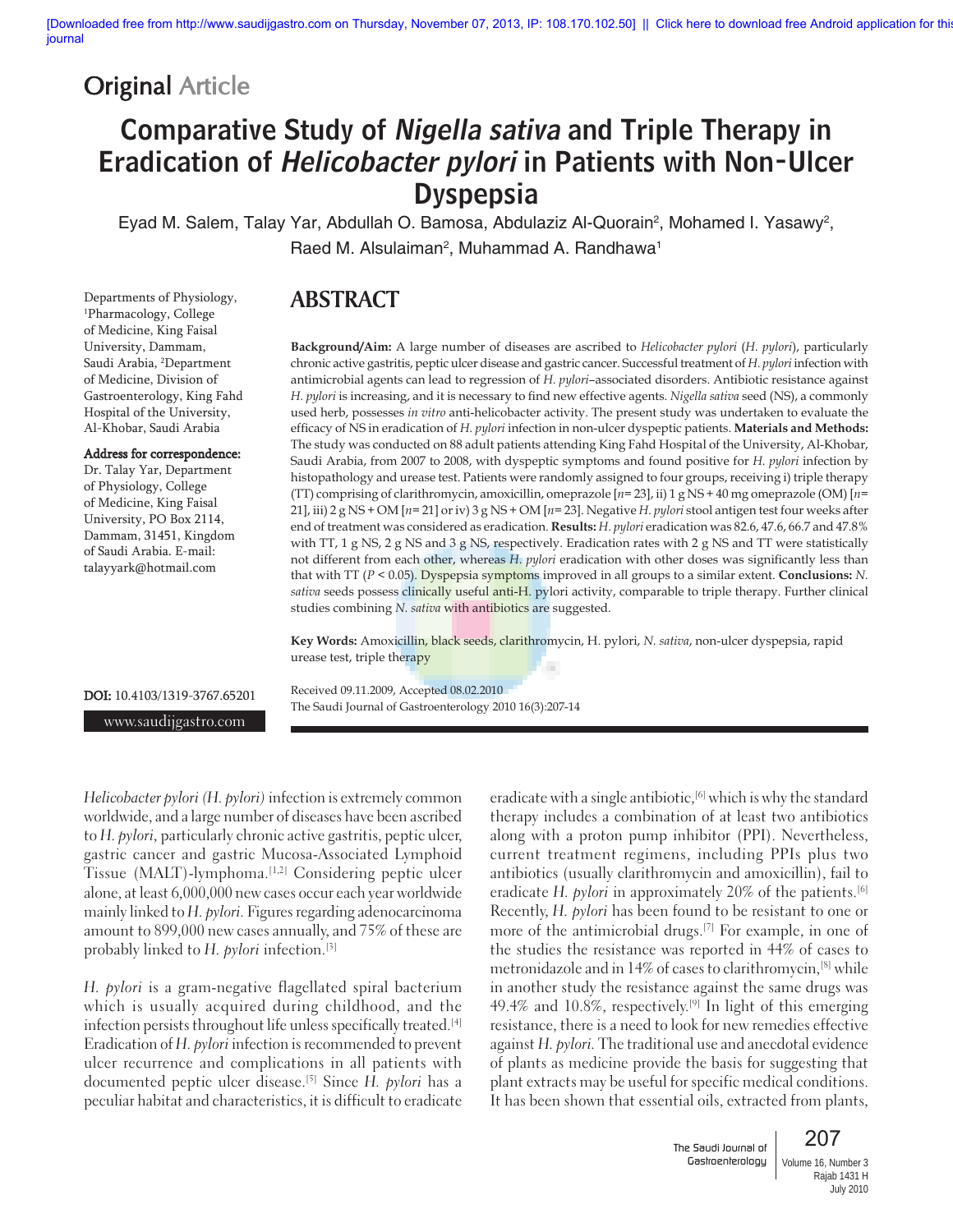#### Salem, *et al.*

are bactericidal against *H. pylori* without the development of acquired resistance, suggesting that essential oils may have potential as new and safe agents for inclusion in anti–*H. pylori* regimens.<sup>[10]</sup>

*Nigella sativa (N. sativa),* one of the members of *Ranunculaceae* family, commonly grows in the Middle East, eastern Europe and eastern and middle Asia. *N. sativa* and its oil are being used as food additives as well as natural remedies for many ailments for over thousands of years.[11] Many active ingredients have been isolated from *N. sativa*, including: thymoquinone, thymohydroquinone, dithymoquinone, thymol, carvacrol, nigellicine and alphahedrin.[12] In addition, many pharmacological effects of *N. sativa* and its active principles have been identified, such as immune stimulation, anti-inflammatory, anti-cancer and antimicrobial activity.[12,13]

The antibacterial effect of the phenolic fraction of *N. sativa* oil was first reported by Topozada in 1965.[14] Diethyl-ether extract of *N. sativa* has been reported to inhibit gram-positive and gram-negative bacteria, as well as pathogenic yeast.<sup>[15]</sup> Recently, crude extracts of *N. sativa* were reported to have a promising effect on multi-drug–resistant organisms, including gram-positive and gram-negative bacteria.<sup>[16]</sup> In a recent *in vitro* study, *N. sativa* extract produced within 60 minutes, a 100% inhibition of the growth of all the strains of *H. pylori* that were tested.<sup>[17]</sup>

Thus the present study aimed at the investigation of the effectiveness of *N. sativa* in eradication of *H. pylori* in nonulcer dyspeptic patients compared to that of standard triple therapy.

### **MATERIALS AND METHODS**

The study was conducted in the gastroenterology endoscopy unit at King Fahd Hospital of the University (KFHU), Al-Khobar, Saudi Arabia, from March 2007 to August 2008. A total of 308 patients were initially enrolled in the study, out of which 110 were included according to the inclusion/ exclusion criteria. Of these 110 patients randomly assigned, 22 were excluded, discontinued or lost. All patients (*n* = 88; 32 male and 56 female; age range, 18-65 years) finally included in the study had complaints of dyspeptic symptoms and had positive result for *H. pylori* infection by both histopathology and rapid urease test Compylobacter-Like Organism (CLO) test. Patients were excluded if 1) the endoscopy showed peptic ulcer, gastric cancer or gastrointestinal bleeding; 2) they had taken proton-pump inhibitors, bismuth or antibiotics in the last four weeks before endoscopy; 3) they were pregnant or lactating mothers; 4) they were intolerant or allergic to therapeutic regimens; or 5) they failed to report for follow-up. The nature, aim and expected outcome of the

208 Volume 16, Number 3 Rajab 1431 H July 2010

The Saudi Journal of Gastroenterology

study were explained to each patient, and written consent was obtained. The prospective study was approved by the medical and ethical committee of King Fahd Hospital of the University, Al-Khobar, Saudi Arabia, and conducted according to the guidelines of Helsinki declaration.

The trial profile is shown in Figure 1. The study was designed as an open, randomized clinical trial with four groups. The patients were randomly assigned to one of the four groups using alternate subject method as follows: group I: patients received triple therapy, i.e., clarithromycin tablets 500 mg twice daily and amoxicillin 1 g twice daily for one week; group II: patients received 1 g *N. sativa* powder as capsule of 500 mg (1 capsule twice daily after meals) for four weeks; group III: patients received 2 g *N. sativa* powder as capsule of 500 mg (2 capsules twice daily after meals) for four weeks; group IV: patients received 3 g *N. sativa* powder as capsule of 500 mg (2 capsules thrice daily after meals) for four weeks. Patients in all the groups received omeprazole 40 mg once daily for four weeks. Patients were instructed to avoid anti-ulcer and ulcerogenic medications and any antibiotic other than the drugs given until completion of study. They were advised to take normal balanced diet during treatment.

*N. sativa* capsules were obtained from BioExtract (Pvt.) Ltd., Sri Lanka, and each capsule contained 500 mg of ground *N. sativa L* seeds. Clarithromycin (Klacid®, Abott, England) 500 mg capsules, amoxicillin (Amoxil®, Beecham, England) 500 mg capsules and omeprazole (Gasec®, Mepha, Switzerland) 20 mg capsules were obtained from a local pharmacy. The doses selected for the study were based on studies being carried out in children and adults.[18,19] The doses of 1, 2 and 3 g/d were considered safe in light of the acute and chronic toxicity studies of *N. sativa* fixed oil and of thymoquinone (the active ingredient in *N. sativa*) in mice.[20,21]

Esophago-gastroduodenoscopy (EGD) was done for every patient according to the standard protocol of Gastroenterology Division at KFHU. Mucosal states of esophagus, stomach and duodenum were assessed and recorded, and mucosal biopsies were taken from the antrum and the body of the stomach. Gastritis, duodenitis were diagnosed endoscopically based on the presence of erythema, erosion and nodularity, which was later confirmed by histology. Endoscopic diagnosis of gastroesophageal reflux disease (GERD) was made according to Los Angeles (LA) classification. Mucosal biopsy specimens were placed in fixative and sent for histopathological study, while one specimen was put in rapid urease test slide (CLO test — Kimberly-Clark-Ballard Medical Products, Draper, Utah, USA) for immediate detection of *H. pylori.* The presence of *H. pylori* was defined by two positive results (histopathologic examination and rapid urease test).<sup>[22]</sup> Patients were subsequently excluded from the study if the presence of *H.*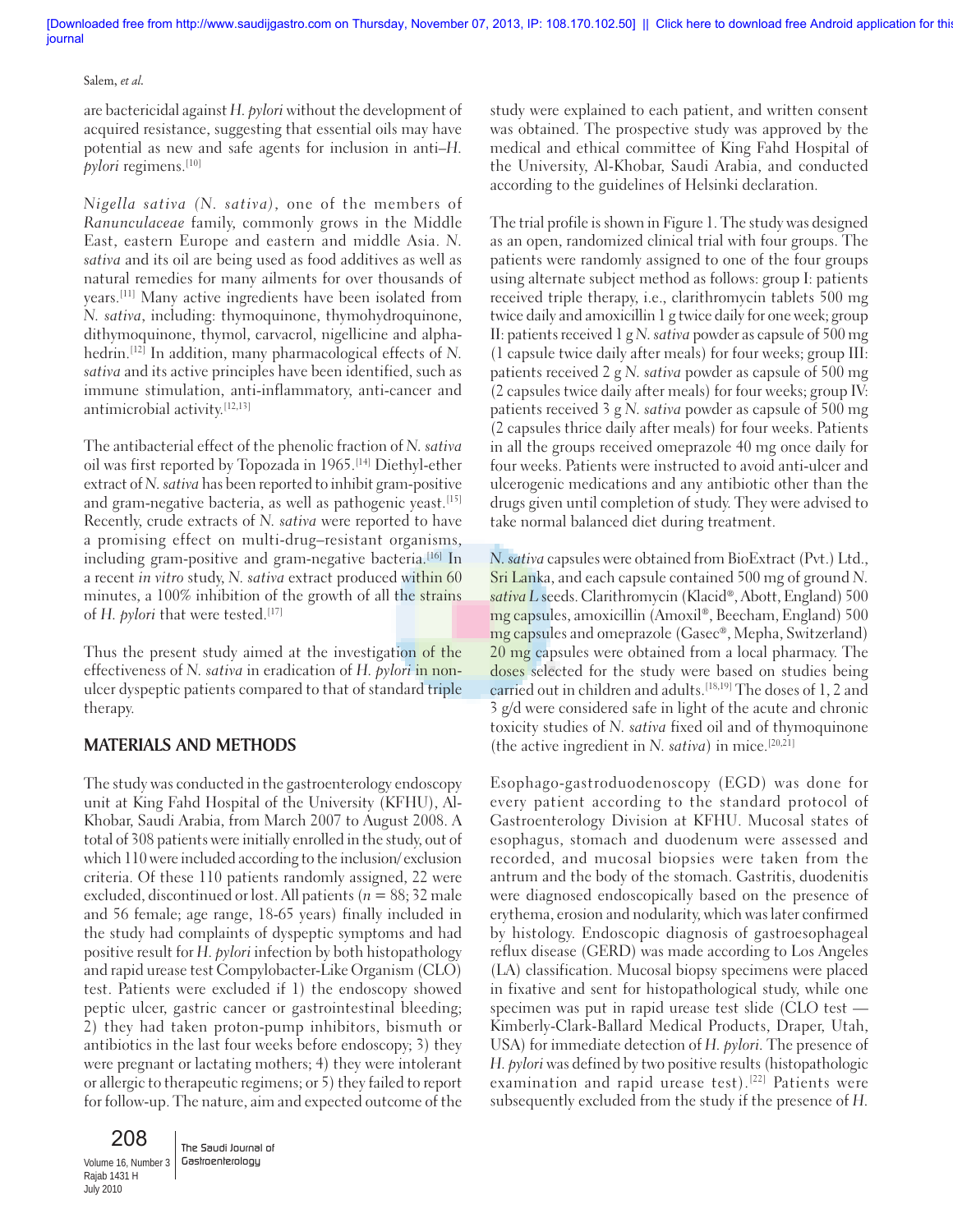Anti-*H. pylori* activity of N. sativa in humans



*pylori* determined by rapid urease test was not confirmed by histopathological findings.

A rapid monoclonal immunochromatographic method (ImmunoCard STAT HpSA, Meridian Bioscience, Europe) was used to detect the presence of *H. pylori* antigen in the stool of the patients 4 weeks after the end of treatment.<sup>[23]</sup> The test was performed according to the instructions of the manufacturers.

Eligible patients were interviewed and they underwent physical examination, including weight and height. A questionnaire regarding demographic data (name, age, sex, etc.), as well as about the presence of other illnesses or habits (smoking, alcohol, etc.), was filled. The details of relevant gastrointestinal symptoms (epigastric pain and reflux symptoms) were filled for each patient, using a special scoring system that is routinely employed in the gastroenterology unit of the hospital and is a simplified adaptation of "Short-form Leeds Dyspepsia Questionnaire".[24] This system evaluated three important parameters regarding every dyspeptic symptom, viz., the frequency of the that particular dyspeptic symptom (0= less than 3 times/week;  $1=$  most days of the week), relief of the symptom  $(0=$ spontaneously relieved;  $l =$  relieved only by medication), and effect of that particular symptom on the quality of life  $(0=$ no effect, 1= presence of effect). The effect on quality of life was assessed as to whether the symptom interferes with daily routine working of the person or not. Scores for each of the symptoms could range from zero (no symptom) to a maximum of 3 (severe symptom). In addition, the patients were followed up weekly during the four weeks of treatment with *N. sativa,* through telephone contact. The followup information regarding improvement of the dyspeptic symptoms, appearance of side effects and compliance of the patients was documented in the hospital file of each patient. No antibiotic or proton pump inhibitors were allowed during the two weeks preceding the stool antigen test. Finally at the end of the treatment, assessment of dyspeptic symptoms for each patient was done but endoscopy was not performed.

> The Saudi Journal of Gastroenterology



Volume 16, Number 3 Rajab 1431 H July 2010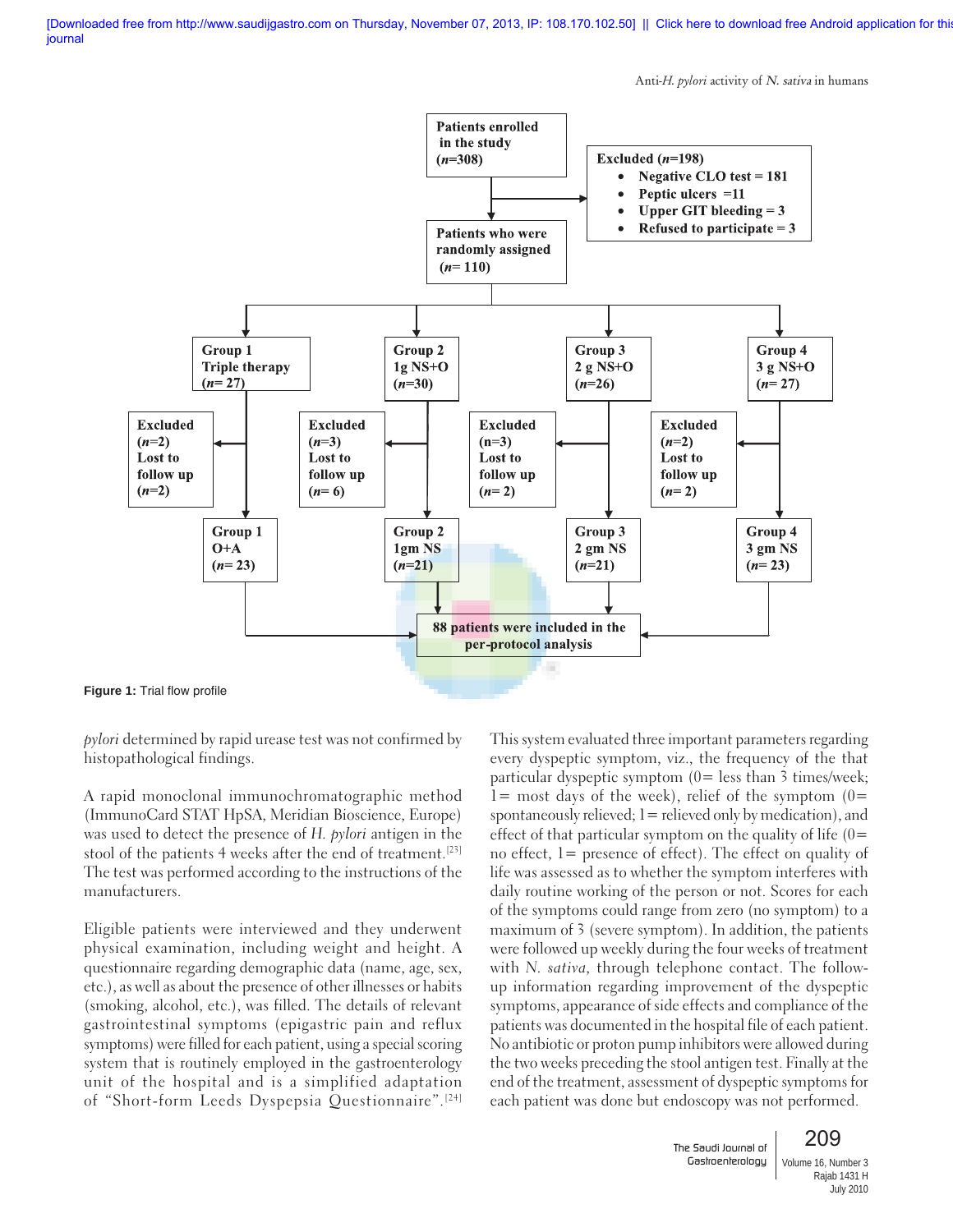#### Salem, *et al.*

The primary outcome measure was eradication of *H. pylori,* which was considered to be achieved on the basis of a negative stool antigen test four weeks after the end of treatment. The secondary outcome measure included changes in the clinical condition as assessed by an improvement in dyspepsia scores.

#### **Statistical analysis**

Only per-protocol population was included in statistical analysis. Treatment groups were compared with respect to the proportion of patients in whom eradication was successful using chi-square test  $(X^2 \text{ test})$ . If a statistically significant difference was detected, pair-wise comparisons were carried out using  $2 \times 2$  chi-square contingency table with Yate's (continuity) correction; the 95% confidence interval (95% CI) was also calculated. The different study groups were compared with respect to demographic data and endoscopic findings using ANOVA (one-way analysis of variance) for comparison of the means of age and BMI; and the chisquare  $(X^2)$  test, for comparison of the proportions of other categorical variables (sex, smoking, endoscopic findings). The severity of dyspeptic symptoms before and after treatment was compared in each group using the Wilcoxon signed rank test. The post-treatment dyspeptic symptoms scores were compared between the four groups using Kruskal-Wallis test for ranked data. A *P* value of <0.05 was taken as significant. All statistical analyses were performed using the Statistical Package of Social Science (SPSS) version 11.

## **RESULTS**

Of the 110 patients randomly assigned, 10 were excluded as they had to use antibiotics for some other ailment, and 11 discontinued because of either traveling abroad or loss of contact. One person was excluded during the course of investigation because of noncompliance. Thus 88 patients were finally recruited in the study. The treatment groups were well matched at baseline in relation to demographic and pretreatment clinical characteristics of the patients, including endoscopic findings; there were no statistically significant differences between the treatment groups [Table 1].

None of the patients withdrew from the study because of side effects or otherwise. Compliance was similar in all groups, and more than 98% of the patients took all the medications correctly. Only 1 patient was erratic in taking the medications, as assessed by frequent telephonic contact and counting the number of capsules remaining at the last visit.

Table 2 shows the eradication rates of different therapies in various groups of patients. The eradication of *H. pylori* was significantly better with TT compared to 1 g/d and 3 g/d of *N. sativa,* while it was statistically comparable to 2 g/d of *N. sativa* used for four weeks along with omeprazole.

As shown in Tables 3 and 4, the treatment regimens led to significant improvement of dyspeptic symptoms in 65%, 81%, 62% and 65% of patients in groups taking TT, 1 g/d, 2 g/d and 3 g/d of *N. sativa,* respectively (*P* < 0.001). None of the patients reported any worsening of the symptoms in any group. However, the comparison of post-treatment dyspeptic symptoms between the four groups did not reveal any significant difference.

Adverse effects recorded in the patients taking *N. sativa*

| Table 1: Baseline pretreatment characteristics of the patients |                           |                                   |                                  |                                   |                                                   |
|----------------------------------------------------------------|---------------------------|-----------------------------------|----------------------------------|-----------------------------------|---------------------------------------------------|
| Variable                                                       | Group 1<br>TT<br>$(n=23)$ | Group 2<br>$1$ q NS+O<br>$(n=21)$ | Group 3<br>$2q$ NS+O<br>$(n=21)$ | Group 4<br>$3$ q NS+O<br>$(n=23)$ | <b>Differences</b><br>between groups<br>(P value) |
| Demographic data                                               |                           |                                   |                                  |                                   |                                                   |
| Age: mean $\pm$ SD                                             | $41.7 \pm 14.7$           | $43.5 \pm 14.6$                   | $43.5 \pm 9.9$                   | $40.8 \pm 11.9$                   | 0.926                                             |
| $BMI:$ mean $\pm$ SD                                           | $28.4 \pm 6.2$            | $27.9 \pm 5.2$                    | $30.2 \pm 7.2$                   | $28.4 \pm 5.8$                    | 0.808                                             |
| Sex: Males                                                     | 8                         | 8                                 | 5                                | 11                                | 0.592                                             |
| Females                                                        | 15                        | 13                                | 16                               | 12                                |                                                   |
| <b>Smokers</b>                                                 | 2                         | 5                                 |                                  | 6                                 | 0.126                                             |
| Endoscopic findings                                            |                           |                                   |                                  |                                   |                                                   |
| Normal endoscopy                                               | $\Omega$                  | 0                                 |                                  |                                   | 0.290                                             |
| Antral gastritis                                               | 6                         | 10                                | 8                                | 8                                 |                                                   |
| Pangastritis                                                   | 6                         | 4                                 |                                  | 5                                 |                                                   |
| <b>GERD</b>                                                    | $\Omega$                  |                                   |                                  | 2                                 |                                                   |
| Gastritis + GERD                                               | 11                        | 5.                                | 5                                | 6                                 |                                                   |
| Gastroduodenitis + GERD                                        | 0                         |                                   | 3                                |                                   |                                                   |

NS: Nigella sativa; O: Omeprazole; GERD: gastroesophageal reflux disease (according to LA classification), n: number of patients; SD: standard deviation. Oneway analysis of variance (ANOVA) for comparison of the means of age and BMI. Chi-square ( $\chi^2$ ) test for comparison of the proportions of categorical variables (sex, smoking, endoscopic findings). There were no significant differences between the four groups regarding age, sex, BMI, smoking and endoscopic findings

210 Volume 16, Number 3 Rajab 1431 H July 2010

The Saudi Journal of Gastroenterology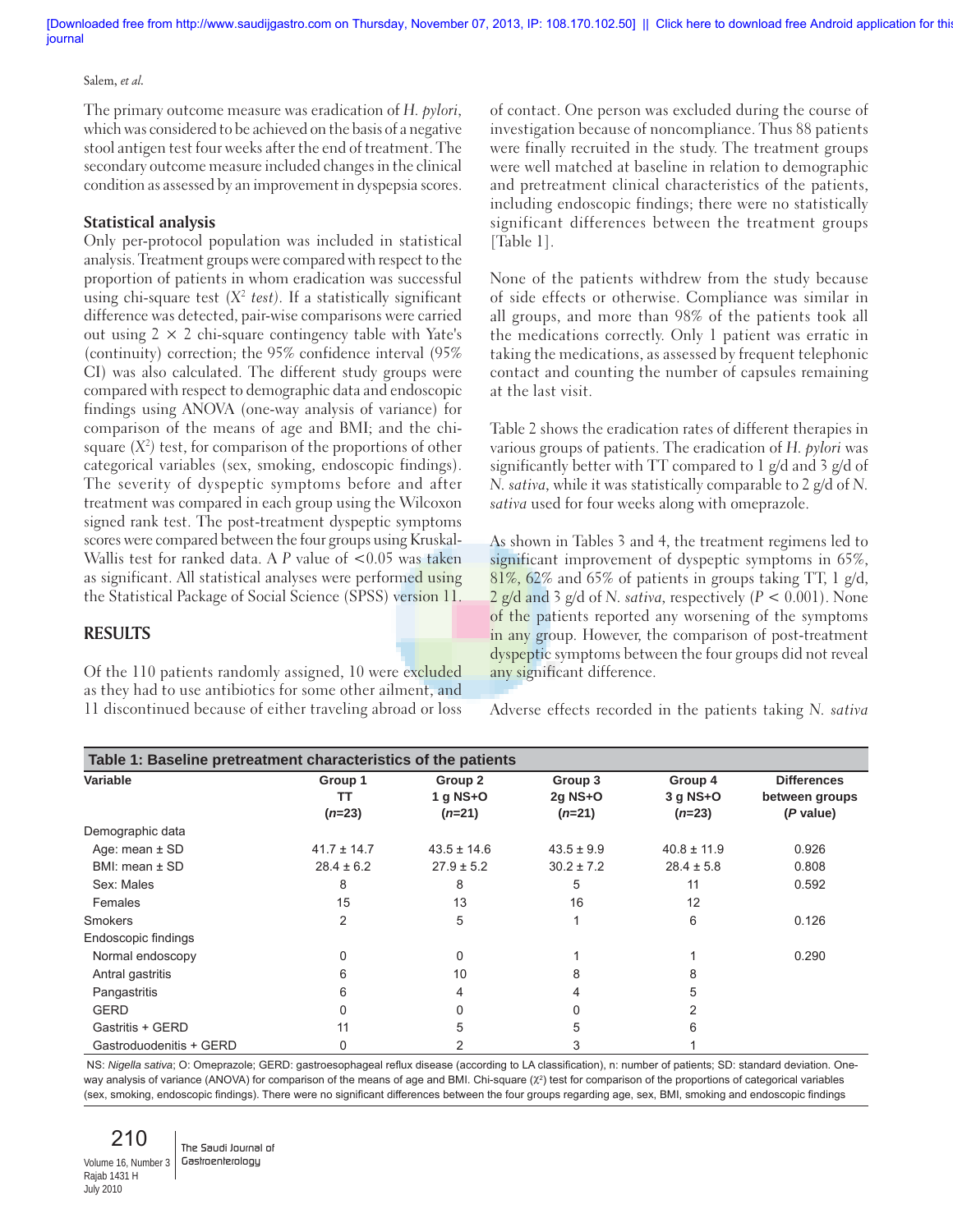Anti-*H. pylori* activity of N. sativa in humans

|                   | Table 2: Comparison of H. pylori stool antigen test (HpSA) results four weeks after the end of treatments with |                                      |                    |                                |
|-------------------|----------------------------------------------------------------------------------------------------------------|--------------------------------------|--------------------|--------------------------------|
|                   | triple therapy and different doses of Nigella sativa                                                           |                                      |                    |                                |
| Group             |                                                                                                                | H. pylori stool antigen test results | <b>Eradication</b> | Difference from triple therapy |
|                   | Patients with negative HpSA Patients with positive HpSA                                                        |                                      | Rate %             | P value (95% CI)               |
| Triple therapy    |                                                                                                                |                                      |                    |                                |
| $(A+C +O)$ (n=23) | 19                                                                                                             | 4                                    | 82.6               |                                |
| 1g NS+ $O(n=21)$  | 10                                                                                                             | 11                                   | $47.6*$            | $0.033(0.068 - 0.569)$         |
| 2q NS+O (n=21)    | 14                                                                                                             |                                      | 66.7               | $0.384 (-0.096 - 0.396)$       |
| 3q NS+O (n=23)    | 11                                                                                                             | 12                                   | $47.8*$            | $0.030(0.072 - 0.561)$         |

O: Omeprazole, A: Amoxicillin, C: Clarithromycin, NS: Nigella sativa. n= number of patients; Cl= confidence interval. \*significant differences compared to triple therapy (*P* < 0.05) using 2 × 2 chi-square contingency table with Yate's (continuity) correction

#### **Table 3: Patients showing improvement in post-treatment score of epigastric pain with respect to pretreatment score in each study group**

| <b>Groups</b>           |                 | Number of patients showing change in epigastric pain score |          |          |
|-------------------------|-----------------|------------------------------------------------------------|----------|----------|
|                         | <b>Improved</b> | Same                                                       | Worsened |          |
|                         | score           | score                                                      | score    |          |
| Triple therapy $(n=23)$ | 15(65.2)        | 8                                                          |          | $0.000*$ |
| 1g NS+O $(n=21)$        | 17 (80.9)       | 4                                                          |          | $0.000*$ |
| 2g NS+O $(n=21)$        | 13(61.9)        | 8                                                          |          | $0.001*$ |
| 3g $NS+O(n=23)$         | 15(65.2)        | 8                                                          |          | $0.000*$ |

NS: *N. sativa*; O: Omeprazole; Triple therapy= (Amoxicillin + Clarithromycin + Omeprazole). n: number of patients. \* All groups showed signifi cant improvement in post-treatment score compared to the pretreatment score (*P* < 0.05) using Wilcoxon rank test

| score in each study group |                       |                                                            | Table 4: Patients showing improvement in post-treatment score of reflux symptoms with respect to pretreatment |          |
|---------------------------|-----------------------|------------------------------------------------------------|---------------------------------------------------------------------------------------------------------------|----------|
| <b>Groups</b>             |                       | Number of patients showing change in reflux symptoms score |                                                                                                               |          |
|                           | <b>Improved score</b> | Same score                                                 | <b>Worsened score</b>                                                                                         |          |
|                           | $n$ (%)               |                                                            | п                                                                                                             |          |
| Triple therapy $(n=23)$   | 15 (65.2)             |                                                            |                                                                                                               | $0.000*$ |

1g NS+O (*n*=21) 12 (57.1) 9 0 0.001<sup>\*</sup> 12 (57.1) 9 0 0.001<sup>\*</sup> 2g NS+O (*n*=21) 17 (80.9) 12 4 0 0.000 0.000 0.000 3g NS+O ( $n=23$ ) 17 (73.9) 6 0 0 0.000<sup>\*</sup> 0.000<sup>\*</sup>

NS: *N. sativa*; O: Omeprazole; Triple therapy= (Amoxicillin + Clarithromycin + Omeprazole). n: number of patients. All groups showed significant improvement in post-treatment score compared to the pretreatment score (*P* < 0.05) using Wilcoxon rank test

and antibiotics were minor, similar, mostly related to gastrointestinal irritation and did not persist for long.

### **DISCUSSION**

The rising prevalence of *H. pylori* antibiotic resistance emphasizes the need for discovery of new and safe modalities for treatment of *H. pylori* infection and the resulting gastroduodenal disease. Although *H. pylori* is susceptible to many antibiotics and plant products *in vitro,* not all can be used *in vivo* to eradicate the infection because of the highly peculiar characteristics and habitat of the organism and low pH of the stomach.<sup>[6]</sup>

The present study was aimed at investigating the effect of *N. sativa,* supplied as ground seeds, in three doses (1 g/d, 2 g/d and 3 g/d, for 4 weeks) on *H. pylori* eradication in humans.

The results showed that a dose of 2 g/d eradicated *H. pylori* in infected patients in a proportion (67%) which is close to that of standard triple therapy. However, 1 g/d and 3 g/d *N. sativa* were significantly less effective than the triple therapy (*P* < 0.05) [Table 2] but still effective in approximately 48% of the patients. The triple therapy group in the present study achieved the highest rate for eradication of *H. pylori* (82.6%), which lies in the range reported by many recent studies investigating the efficacy of different triple therapy combinations.[5] The most effective and well-tolerated combination consists of amoxicillin, clarithromycin and omeprazole. Investigators have reported an eradication rate ranging from below 80% up to approximately 90%.[25,26] In general practice, 20% to 30% of therapies fail probably due to resistance or noncompliance of patients. These differences among various countries, despite using the same regimen, may be attributed to the presence or absence of pretreatment antimicrobial resistance.[27]

> The Saudi Journal of Gastroenterology

## 211

Volume 16, Number 3 Rajab 1431 H July 2010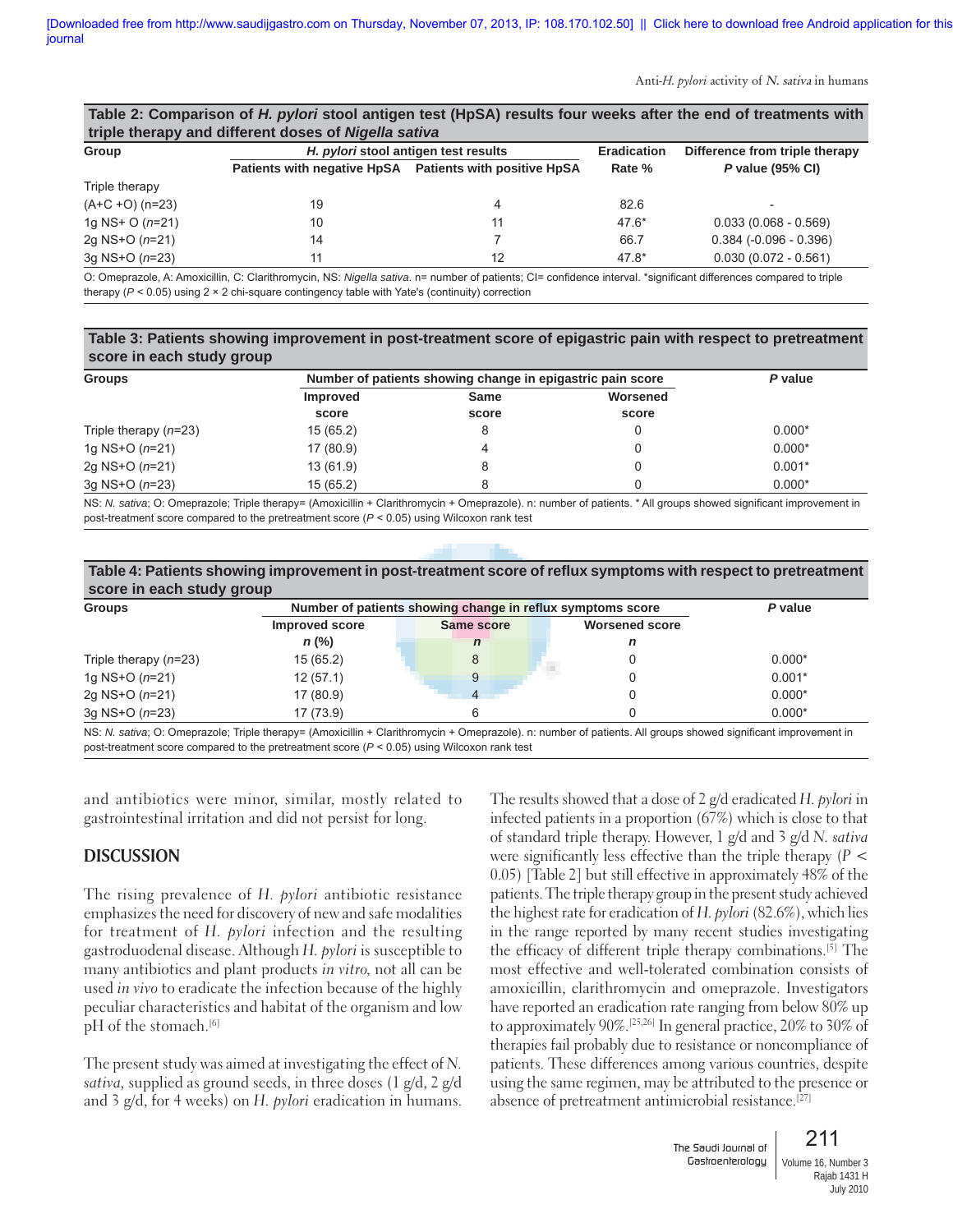#### Salem, *et al.*

Cure of *H. pylori* is not easy, as the bacteria are located below the mucus layer, adherent to gastric mucosa where the access of antimicrobial drugs is limited; this requires a combination of antibiotics, often with additional non-antibiotic adjunctive agents. Cure rates with single antimicrobial agent (monotherapy) or single antimicrobial plus adjunctive agent such as proton pump inhibitor (dual therapy) are generally unsatisfactory. Eradication rates ranging between 53% and 57% have been reported with dual therapy employing a single antimicrobial agent plus proton pump inhibitor.<sup>[28]</sup> An improvement in the eradication rates occurred when two antimicrobial agents were used together with proton pump inhibitor (triple therapy). Comparing the eradication rates achieved by even 1 g/d *N. sativa* combined with omeprazole 40 mg daily (47.6%) and 3 g/d *N. sativa* with omeprazole 40 mg daily (47.8%), the results are similar to the eradication rate achieved by dual therapies reported in those studies. Furthermore, single or dual therapy is associated with rapid development of antibiotic resistance.[28,29] The extract of Chinese medicinal plant *Goshuyu-to* has been shown to enhance the effect of amoxicillin combined with omeprazole by 20%; omeprazole and amoxicillin alone resulted in 60% eradication of *H. pylori*, while addition of the extract of *Goshuyu-to* increased the eradication rate to 80%.[30]

Two patients recruited in our study were still positive for *H. pylori* after two consecutive triple therapy courses. These patients changed to negative after receiving *N. sativa* treatment in a dose of 3 g/d along with 40 mg omeprazole for four weeks. Though a separate study is required to look into the details, this observation, together with the reported antibacterial effect of *N. sativa* against many drug-resistant bacteria (e.g., Cholera, *E. coli*, Shigella),<sup>[16]</sup> opens up the possibility of using *N. sativa* against drug-resistant *H. pylori. N. sativa* has also been shown to produce synergistic and additive effect with several antibiotics *in vitro.*[15] Thus combination of *N. sativa* with antibiotics could decrease the possibility of emergence of resistant colonies of *H. pylori* and improve the efficacy of antibiotic regimen.

The results reported here indicate a strong effect (67%) of 2 g/d *N. sativa* on the eradication of *H. pylori.* This is the first clinical trial reporting such an effect in humans. An *in vitro* study previously showed a 100% inhibition of growth of *H. pylori* in culture.[17] Many *in vitro* studies have tested the use of plants for treating *H. pylori* in an attempt to overcome the rising antibiotic resistance, and a number of them have shown anti-*Helicobacter pylori* activity.[31,32] The encouraging results of these *in vitro* studies await clinical trials before they can be put into use for eradicative treatment of *H. pylori* infection. *In vivo* studies exploring natural remedies for eradication of *H. pylori* are limited. Broccoli sprouts consumed twice daily for seven days have been shown to be associated with eradication of *H. pylori* in 6 (66.7%) out of 9 patients tested.<sup>[33]</sup>

212 Volume 16, Number 3 Gastroenterology Rajab 1431 H July 2010

The Saudi Journal of

Surprisingly, the *H. pylori* eradication rate with *N. sativa* 3 g/d (47.8%) was lesser than that with *N. sativa* 2 g/d (66.7%). Similar results have been reported in an *in vitro* study of *N. sativa* extract, where lower concentration exerted more antibacterial action as compared to higher concentration. [16] Moreover, doubling the dosage of clarithromycin has been reported to decrease the eradication rates *of H. pylori* from 70% to 62%.[34] One possible explanation for this observation could be that the whole ground seeds of *N. sativa* contain numerous ingredients which could have counteracted the anti-*H. pylori* effect when given in higher doses. Another possible explanation is based on the hypothesis that profound acid suppression affects the pattern and distribution of gastritis; the decrease in acid production causes shifting of *H. pylori* from the antrum to involve the whole body of stomach.[35] Since *N. sativa* exhibits a potent anti-secretory effect,<sup>[36]</sup> the sum of the actions of high dose *N. sativa* and omeprazole could have led to profound acid secretion suppression. This would enhance the spread of the bacteria to the body, causing drop in the eradication rate.

The mechanism of action of *N. sativa* is not clear. *N. sativa* seeds contain a number of essential oils, including thymoquinone, dihydrothymoquinone and terpenes. Essential oils obtained from many herbs are considered to possess antimicrobial activity, which is ascribed to their ability to disrupt the lipid structure of cell membrane.<sup>[37]</sup>

The dyspeptic symptoms improved in all the three groups of *N. sativa* to the same extent as in triple therapy; there were no significant differences between the four groups of the study in improving the dyspeptic symptoms score [Tables 3 and 4]. Reduction in dyspeptic symptoms was more likely due to the action of omeprazole rather than the effect of *N. sativa,* because all groups included omeprazole in the same dose (40 mg/day). Omeprazole and other PPIs are documented to reduce the symptoms in functional dyspepsia as a result of decreasing the gastric acid secretion and increasing the stomach pH.[38,39] Though our study could not link *N. sativa*  with improvement of dyspepsia symptoms, there are recent studies which show that aqueous suspension of *N. sativa*  possessed anti-secretory effects and exhibited a protective role for gastric mucosa against injury induced by necrotizing agents.[36] *N. sativa* oil and thymoquinone were also found to have protective effects on gastric mucosa in rats against acute alcohol-induced injury, as well as injury induced by ischemia/ reperfusion.[40,41] One probable explanation for not observing any beneficial effect of *N. sativa* on dyspepsia symptoms in our study could be the relatively smaller number of patients included in the study. Another probability is that the instrument used for assessment of symptoms was very simplified and thus could not bring out the differences clearly. Nevertheless, further human studies are suggested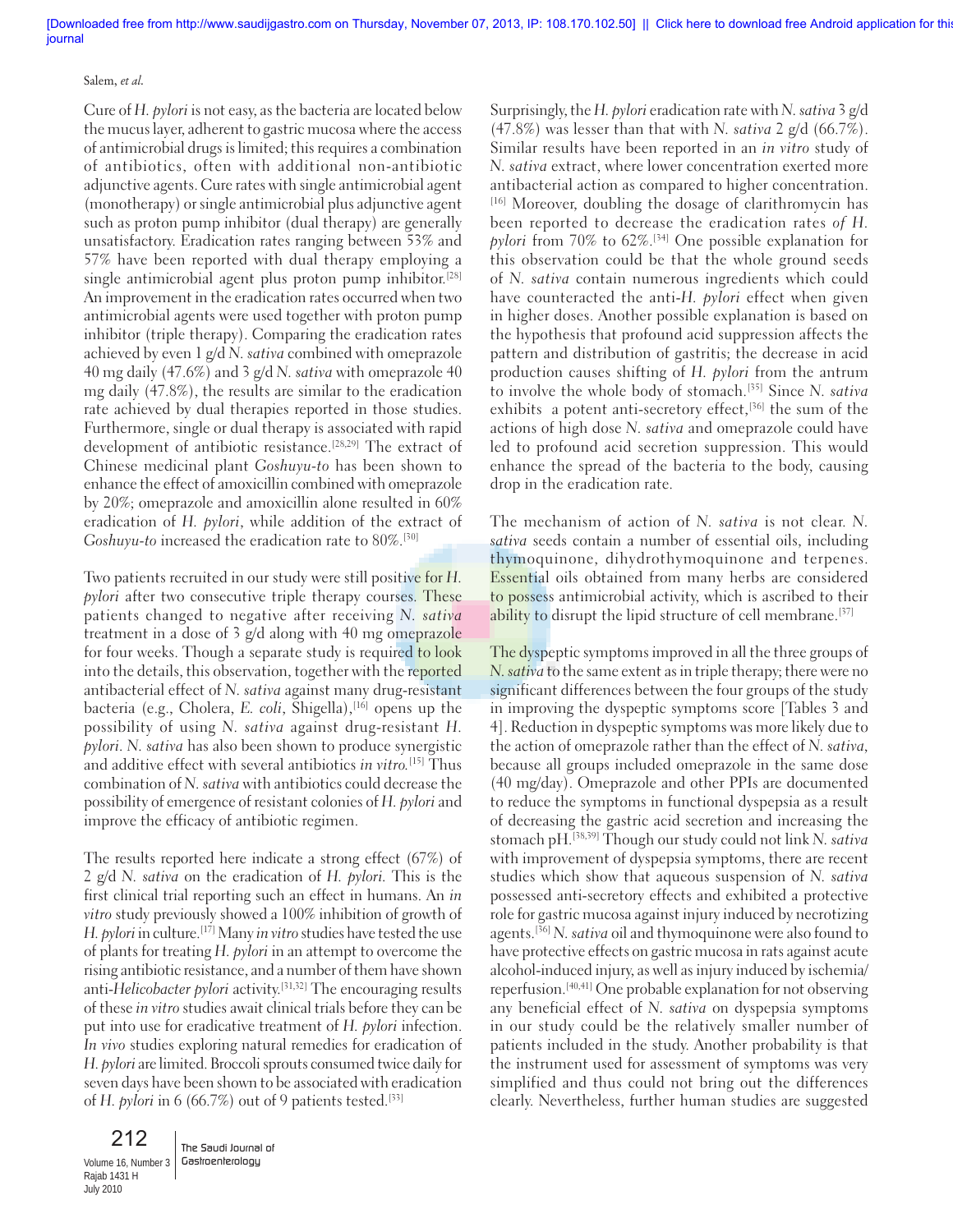Anti-*H. pylori* activity of N. sativa in humans

to figure out the beneficial effects of *N. sativa*, if present, on the dyspeptic symptoms.

## **CONCLUSIONS**

*N. sativa* ground seeds in a dose of 2 g/d when given along with 40 mg/d omeprazole possess clinically useful anti-*Helicobacter pylori* activity, comparable to that of the standard triple therapy. The doses of 1 g/d and 3 g/d of *N. sativa* were less effective, but the *H. pylori* eradication rate achieved with these doses was similar to that obtained with a single antibiotic. Further clinical trials employing *N. sativa* in combination with one of the antibiotics commonly used for eradication of *H. pylori* could prove to provide more efficient therapy that is relatively safer and less expensive*.* The improvement of dyspeptic symptoms in our study was most probably due to the proton pump inhibitor, omeprazole, though *N. sativa* has previously been shown to possess gastroprotective and anti-secretory activities.

### **ACKNOWLEDGMENTS**

We deeply appreciate the help of Dr. Sulaiman Bah for his assistance in statistical analysis of the results.

### **REFERENCES**

- 1. Hocker M, Hohenberger P. Helicobacter pylori virulence factors--one part of a big picture. Lancet 2003;362:1231-3.
- 2. Kusters JG, van Vliet AH, Kuipers EJ. Pathogenesis of *Helicobacter pylori* infection. Clin Microbiol Rev 2006;19:449-90.
- 3. Parsonnet J. *Helicobacter pylori*: the size of the problem. Gut 1998;43:S6-9.
- 4. Frenck RW Jr, Clemens J. Helicobacter in the developing world. Microbes Infect 2003;5:705-13.
- 5. Malfertheiner P, Megraud F, O'Morain C, Bazzoli F, El-Omar E, Graham D, *et al.* Current concepts in the management of *Helicobacter pylori* infection: the Maastricht III Consensus Report. Gut 2007;56:772-81.
- 6. Gerrits MM, van Vliet AH, Kuipers EJ, Kusters JG. *Helicobacter pylori* and antimicrobial resistance: molecular mechanisms and clinical implications. Lancet Infect Dis 2006;6:699-709.
- 7. Duck WM, Sobel J, Pruckler JM, Song Q, Swerdlow D, Friedman C, Sulka A, *et al.* Antimicrobial resistance incidence and risk factors among *Helicobacter pylori*-infected persons, United States. Emerg Infect Dis 2004;10:1088-94.
- 8. Savarino V, Zentilin P, Pivari M, Bisso G, Raffaella Mele M, Bilardi C, *et al.* The impact of antibiotic resistance on the efficacy of three 7-day regimens against *Helicobacter pylori*. Aliment Pharmacol Ther 2000;14:893-900.
- 9. Wang WH, Wong BC, Mukhopadhyay AK, Berg DE, Cho CH, Lai KC, *et al.* High prevalence of *Helicobacter pylori* infection with dual resistance to metronidazole and clarithromycin in Hong Kong. Aliment Pharmacol Ther 2000;14:901-10.
- 10. Ohno T, Kita M, Yamaoka Y, Imamura S, Yamamoto T, Mitsufuji S, *et al.* Antimicrobial activity of essential oils against *Helicobacter pylori*. Helicobacter 2003;8:207-15.
- 11. Salem ML. Immunomodulatory and therapeutic properties of the *Nigella*

*sativa* L. seed. Int Immunopharmacol 2005;5:1749-70.

- 12. Khan MA. Chemical composition and medicinal properties of *Nigella sativa* Linn. Inflammopharmacology 1999;7:15-35.
- 13. Ali BH, Blunden G. Pharmacological and toxicological properties of *Nigella sativa*. Phytother Res 2003;17:299-305.
- 14. Toppozada HH, Mazloum HA, el-Dakhakhny M. The antibacterial properties of the *Nigella sativa* l. seeds. Active principle with some clinical applications. J Egypt Med Assoc 1965;48:187S-202.
- 15. Hanafy MS, Hatem ME. Studies on the antimicrobial activity of *Nigella sativa* seed (black cumin). J Ethnopharmacol 1991;34:275-8.
- 16. Morsi NM. Antimicrobial effect of crude extracts of *Nigella sativa* on multiple antibiotics-resistant bacteria. Acta Microbiol Pol 2000;49:63-74.
- 17. O'Mahony R, Al-Khtheeri H, Weerasekera D, Fernando N, Vaira D, Holton J, *et al.* Bactericidal and anti-adhesive properties of culinary and medicinal plants against *Helicobacter pylori*. World J Gastroenterol 2005;11:7499-507.
- 18. Akhtar MS, Riffat S. Field trial of Saussurea lappa roots against nematodes and *Nigella sativa* seeds against cestodes in children. J Pak Med Assoc 1991;41:185-7.
- 19. Bamosa AO, Ali BA, Sowayan SA. Effect of oral ingestion of *Nigella sativa* seeds on some blood parameters. Saudi Pharm J 1997;5:126-9.
- 20. Zaoui A, Cherrah Y, Mahassini N, Alaoui K, Amarouch H, Hassar M. Acute and chronic toxicity of *Nigella sativa* fixed oil. Phytomedicine 2002;9:69-74.
- 21. Badary OA, Al-Shabanah OA, Nagi MN, Al-Bekairi AM, Almazar MM. Acute and subchronic toxicity of thymoquinone in mice. Drud Develop Res 1998;44:56-61.
- 22. Hirschl AM, Makristathis A. Methods to detect *Helicobacter pylori*: from culture to molecular biology. Helicobacter 2007;12:6-11.
- 23. Gisbert JP, de la Morena F, Abraira V. Accuracy of monoclonal stool antigen test for the diagnosis of H. pylori infection: a systematic review and meta-analysis. Am J Gastroenterol 2006;101:1921-30.
- 24. Fraser A, Delaney BC, Ford AC, Qume M, Moayyedi P. The Short-Form Leeds Dyspepsia Questionnaire validation study. Aliment Pharmacol Ther 2007;25:477-86.
- 25. Laheij RJ, Rossum LG, Jansen JB, Straatman H, Verbeek AL. Evaluation of treatment regimens to cure *Helicobacter pylori* infection--a metaanalysis. Aliment Pharmacol Ther 1999;13:857-64.
- 26. Ulmer HJ, Beckerling A, Gatz G. Recent use of proton pump inhibitorbased triple therapies for the eradication of H pylori: a broad data review. Helicobacter 2003;8:95-104.
- 27. Fischbach LA, Goodman KJ, Feldman M, Aragaki C. Sources of variation of *Helicobacter pylori* treatment success in adults worldwide: a metaanalysis. Int J Epidemiol 2002;31:128-39.
- 28. Schwartz H, Krause R, Sahba B, Haber M, Weissfeld A, Rose P, *et al.* Triple versus dual therapy for eradicating *Helicobacter pylori* and preventing ulcer recurrence: a randomized, double-blind, multicenter study of lansoprazole, clarithromycin, and/or amoxicillin in different dosing regimens. Am J Gastroenterol 1998;93:584-90.
- 29. Peterson WL, Graham DY, Marshall B, Blaser MJ, Genta RM, Klein PD, *et al.* Clarithromycin as monotherapy for eradication of *Helicobacter pylori*: a randomized, double-blind trial. Am J Gastroenterol 1993;88:1860-4.
- 30. Higuchi K, Arakawa T, Ando K, Fujiwara Y, Uchida T, Kuroki T. Eradication of *Helicobacter pylori* with a Chinese herbal medicine without emergence of resistant colonies. Am J Gastroenterol 1999;94:1419-20.
- 31. Ndip RN, Malange Tarkang AE, Mbullah SM, Luma HN, Malongue A, Ndip LM, *et al. In vitro* anti-*Helicobacter pylori* activity of extracts of selected medicinal plants from North West Cameroon. J Ethnopharmacol 2007;114:452-7.
- 32. Zaidi SF, Yamada K, Kadowaki M, Usmanghani K, Sugiyama T.

The Saudi Journal of Gastroenterology